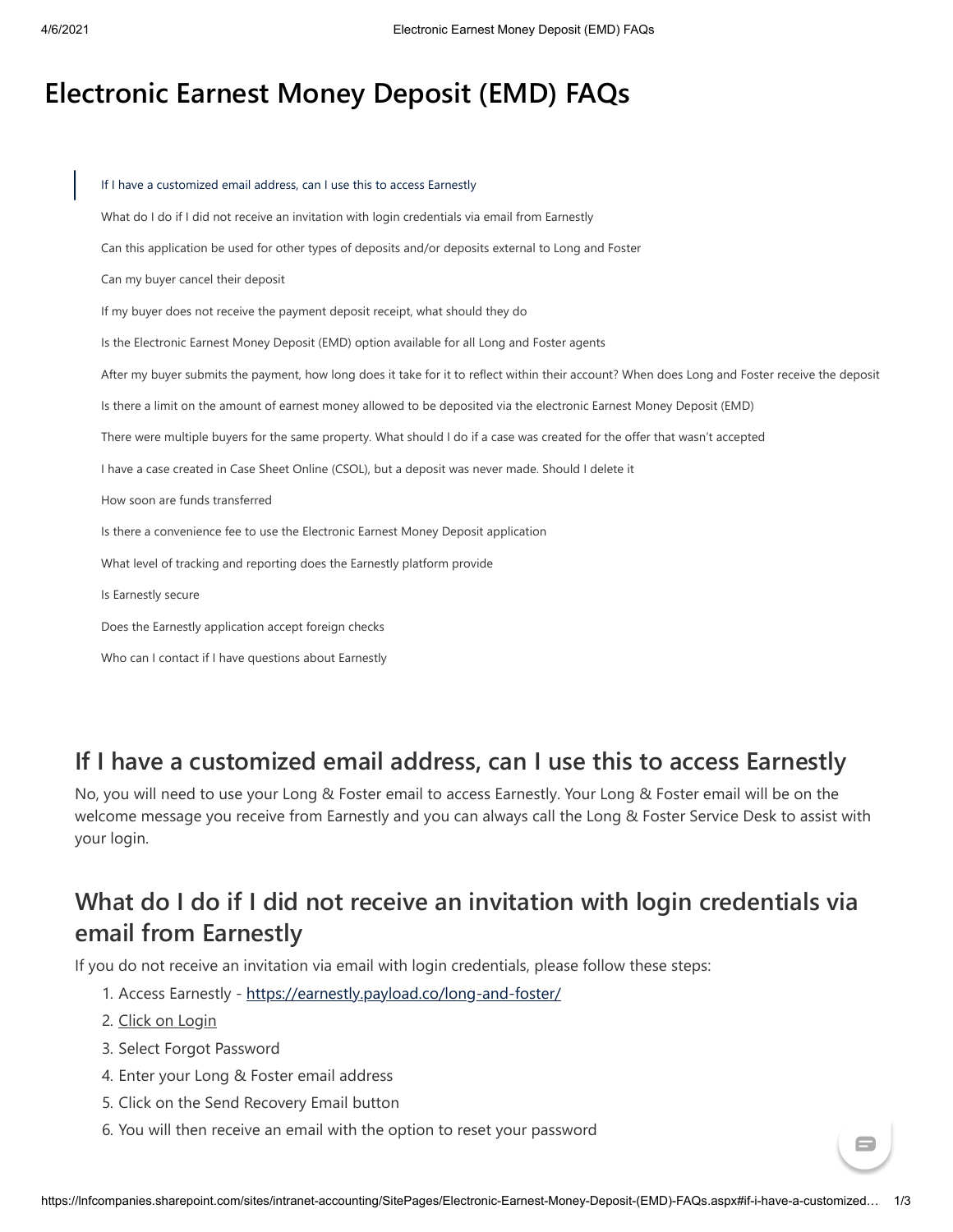If you still have login issues, please contact our Service Desk at [ServiceDesk@LongandFoster.com](mailto:ServiceDesk@LongandFoster.com) for assistance.

## **Can this application be used for other types of deposits and/or deposits external to Long and Foster**

No

#### <span id="page-1-0"></span>**Can my buyer cancel their deposit**

Yes, if your buyer needs to cancel their deposit, they should contact Earnestly Customer Service at [help@payload.co](mailto:help@payload.co) or (833) 593-0877 for assistance within 48 hours.

## <span id="page-1-1"></span>**If my buyer does not receive the payment deposit receipt, what should they do**

- Contact Earnestly Customer Service at [help@payload.co](mailto:help@payload.co) or (833) 593-0877 or
- Contact you as their real estate agent who can provide them with their copy of the receipt (note: the agent is copied on the deposit receipt)

## <span id="page-1-2"></span>**Is the Electronic Earnest Money Deposit (EMD) option available for all Long and Foster agents**

No, we are currently in a pilot phase with limited offices and once complete, will then rollout to all Long & Foster agents.

## **After my buyer submits the payment, how long does it take for it to reflect within their account? When does Long and Foster receive the deposit**

Once the buyer submits the payment, it reflects within their account the next business day (24 hours) and Long & Foster receives the deposit after 72 hours.

## <span id="page-1-3"></span>**Is there a limit on the amount of earnest money allowed to be deposited via the electronic Earnest Money Deposit (EMD)**

Yes, your buyer can only deposit a maximum of \$50k using the electronic Earnest Money Deposit (EMD) option. If the deposit amount is greater than \$50k, they will need to write a check or request wiring instructions.

## <span id="page-1-4"></span>**There were multiple buyers for the same property. What should I do if a case was created for the offer that wasn't accepted**

If you have multiple buyers for the same property, and a case was created more than once, you will need to delete the case for the offer that wasn't accepted in Case Sheet Online (CSOL).

https://lnfcompanies.sharepoint.com/sites/intranet-accounting/SitePages/Electronic-Earnest-Money-Deposit-(EMD)-FAQs.aspx#if-i-have-a-customized… 2/3

 $\blacksquare$